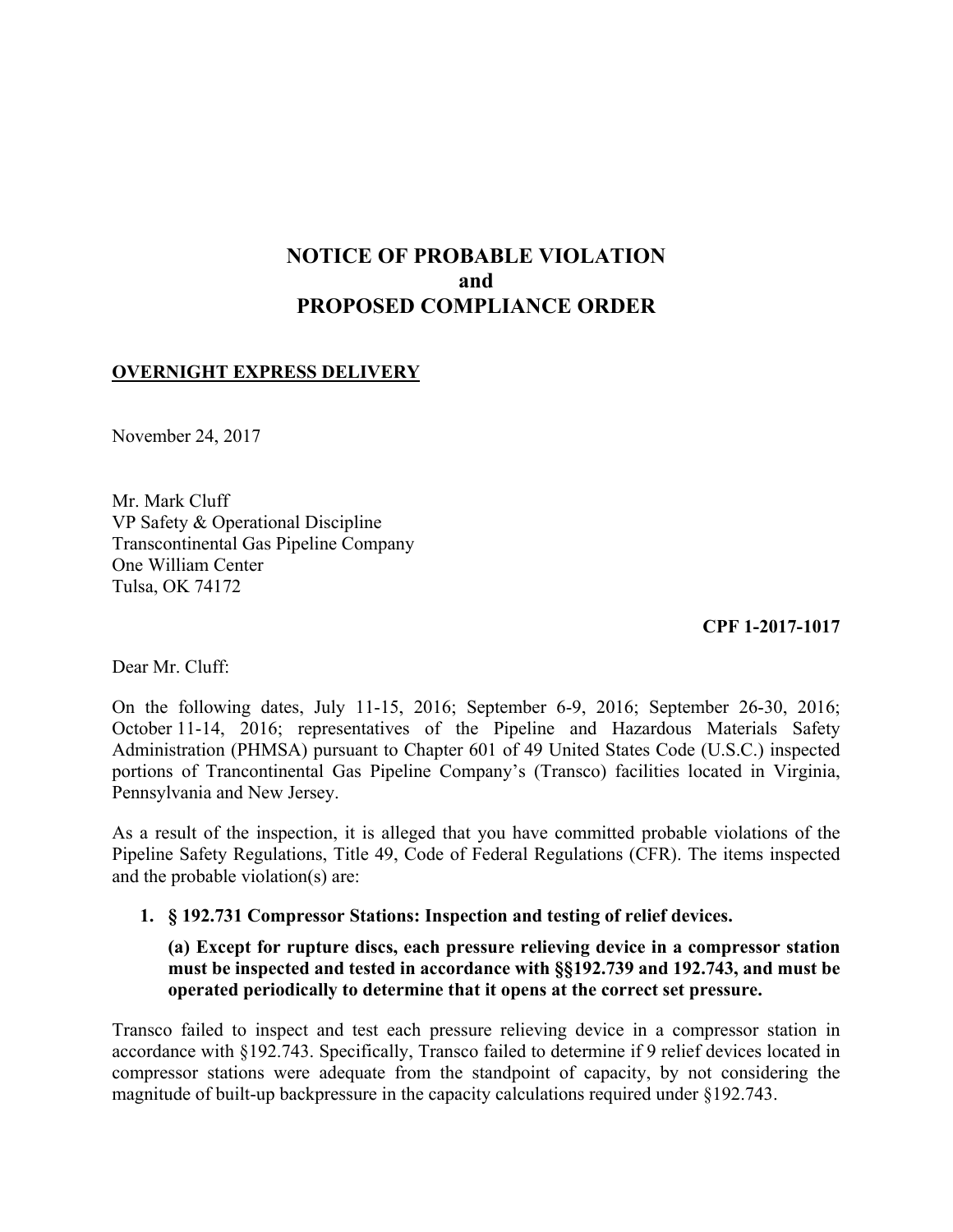Section 192.743 states in part:

 as provided in §192.739(b), the capacity must be consistent with the pressure limits of "(a) Pressure relief devices at pressure limiting stations and pressure regulating stations must have sufficient capacity to protect the facilities to which they are connected. Except §192.201(a). This capacity must be determined at intervals not exceeding 15 months, but at least once each calendar year, by testing the devices in place or by review and calculations.

 relieving capacity of the device for the conditions under which it operates. After the initial (b) If review and calculations are used to determine if a device has sufficient capacity, the calculated capacity must be compared with the rated or experimentally determined calculations, subsequent calculations need not be made if the annual review documents that parameters have not changed to cause the rated or experimentally determined relieving capacity to the insufficient."

 the discharge system as a result of flow from the pressure relief valve. Short tailpipes that vent Williams WGP Design Manual, *Volume 849 – Measurement and Regulation, Specification for Flow Control, Pressure Regulation and Overpressure Protection*, Revision 5, includes API RP 520 Part 1,  $7<sup>th</sup>$  Edition, January 2000 (RP 520  $7<sup>th</sup>$ ) as a Referenced standard. RP 520  $7<sup>th</sup>$ , Section 3.3.1.3 states "Back pressure which develops in the discharge system after the pressure relief valve opens is defined as built-up back pressure. Built-up back pressure occurs due to pressure drop in directly to the atmosphere typically result in lower built up backpressures than long discharge systems. However, choked flow can occur at the outlet of even short tailpipes vented directly to atmosphere, resulting in a high built-up back pressure. For this reason, the magnitude of the builtup back pressure should be evaluated for all systems, regardless of the outlet piping configuration."

indicated that Transco utilized the relief valve capacity equations from RP 520  $7<sup>th</sup>$  or the prior 6<sup>th</sup> During the inspection, the PHMSA inspector requested records for capacity calculations of certain relief devices at compressor stations for 2013 through 2015. The PHMSA inspector reviewed capacity calculations for nine relief valves located at Stations 165, 200, 505 and 515. The records Edition, March 1993, to determine the capacity of the relief devices, while assuming back pressure to be negligible. The PHMSA inspector also noted that the records all state "No" in response to the form question: "Is there a restriction downstream causing back pressure?"

 The PHMSA inspector requested additional information from Transco on backpressure calculations in an email dated November 23, 2016. Transco responded via email on November 30, 2016, stating:

- *1. In the past, the tail pipe calculation was not done.*
- *2. More recently, again with no restriction, 10% backpressure was being used in the relief valve calculation. Now, the tailpipe will be modeled for backpressure and used in relief valve capacity calculation.*
- *3. The short explanation when there was no tailpipe restriction in the past, no additional evaluation was performed.*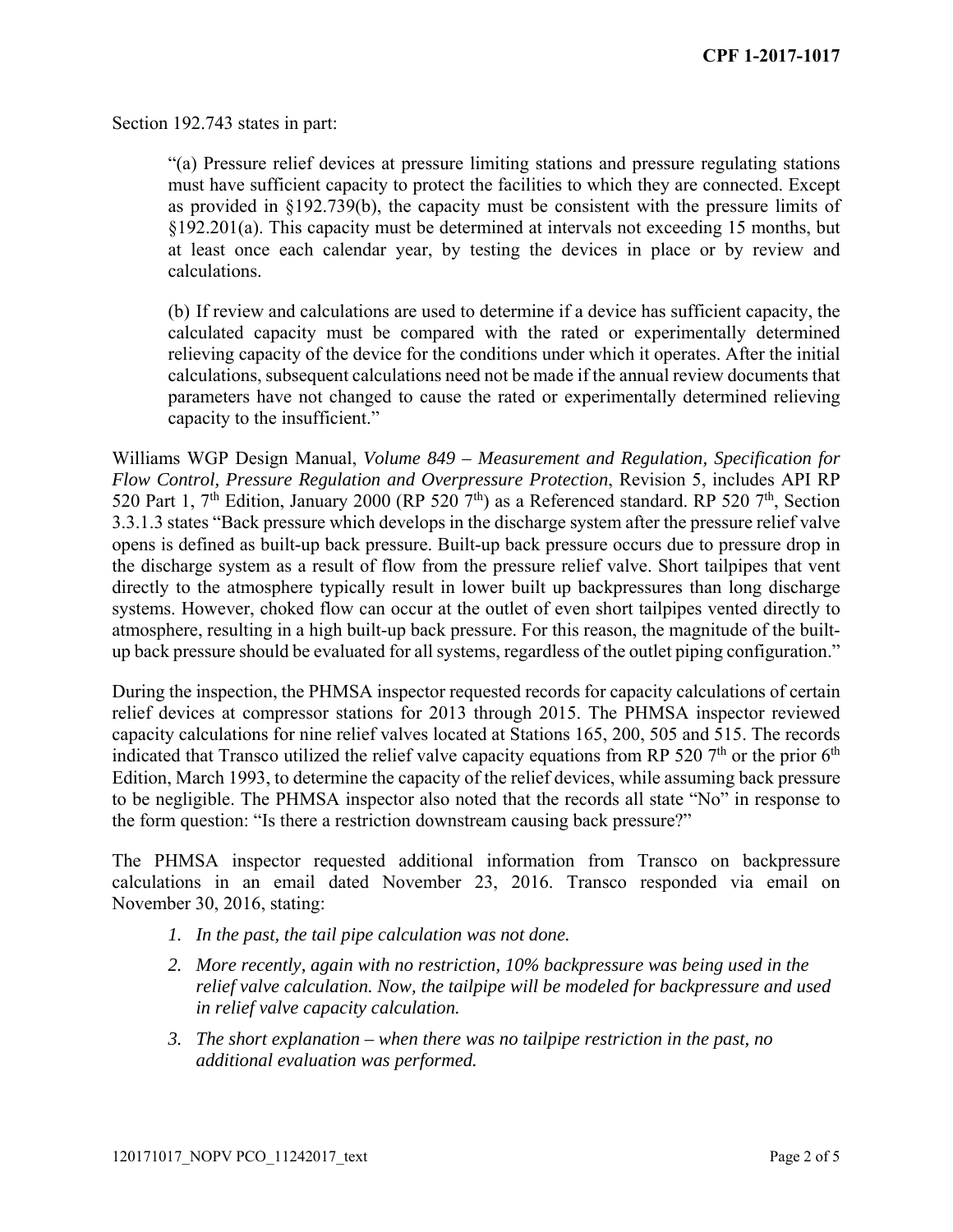Therefore, Transco failed to consider built-up back pressure in the capacity calculations on nine relief valves located at compressor stations, as RP 520  $7<sup>th</sup>$ , Section 3.3.1.3 requires the magnitude of the built-up back pressure to be evaluated for all systems, regardless of outlet piping configurations.

#### Proposed Compliance Order

Under 49 U.S.C. § 60122 and 49 CFR § 190.223, you are subject to a civil penalty not to exceed \$209,002 per violation per day the violation persists up to a maximum of \$2,090,022 for a related series of violations.

 decided not to propose a civil penalty assessment at this time. We have reviewed the circumstances and supporting documents involved in this case, and have

 Administration proposes to issue a Compliance Order to Williams Transco. Please refer to the With respect to Item 1, pursuant to 49 U.S.C. § 60118, the Pipeline and Hazardous Materials Safety *Proposed Compliance Order*, which is enclosed and made a part of this Notice.

#### Response to this Notice

 treatment under 5 U.S.C. 552(b), along with the complete original document you must provide a Enclosed as part of this Notice is a document entitled *Response Options for Pipeline Operators in Compliance Proceedings*. Please refer to this document and note the response options. Be advised that all material you submit in response to this enforcement action is subject to being made publicly available. If you believe that any portion of your responsive material qualifies for confidential second copy of the document with the portions you believe qualify for confidential treatment redacted and an explanation of why you believe the redacted information qualifies for confidential treatment under 5 U.S.C. 552(b).

 hearing under 49 CFR § 190.211. If you do not respond within 30 days of receipt of this Notice, Following the receipt of this Notice, you have 30 days to submit written comments, or request a this constitutes a waiver of your right to contest the allegations in this Notice and authorizes the Associate Administrator for Pipeline Safety to find facts as alleged in this Notice without further notice to you and to issue a Final Order. If you are responding to this Notice, we propose that you submit your correspondence to my office within 30 days from receipt of this Notice. This period may be extended by written request for good cause.

Please submit all correspondence in this matter to Robert Burrough, Acting Director, PHMSA Eastern Region, 820 Bear Tavern Road, Suite 103, West Trenton, NJ 08628. Please refer to **CPF 1- 2017-1017** on each document you submit, and whenever possible provide a signed PDF copy in electronic format. Smaller files may be emailed to robert.burrough@dot.gov. Larger files should be sent on a CD accompanied by the original paper copy to the Eastern Region Office.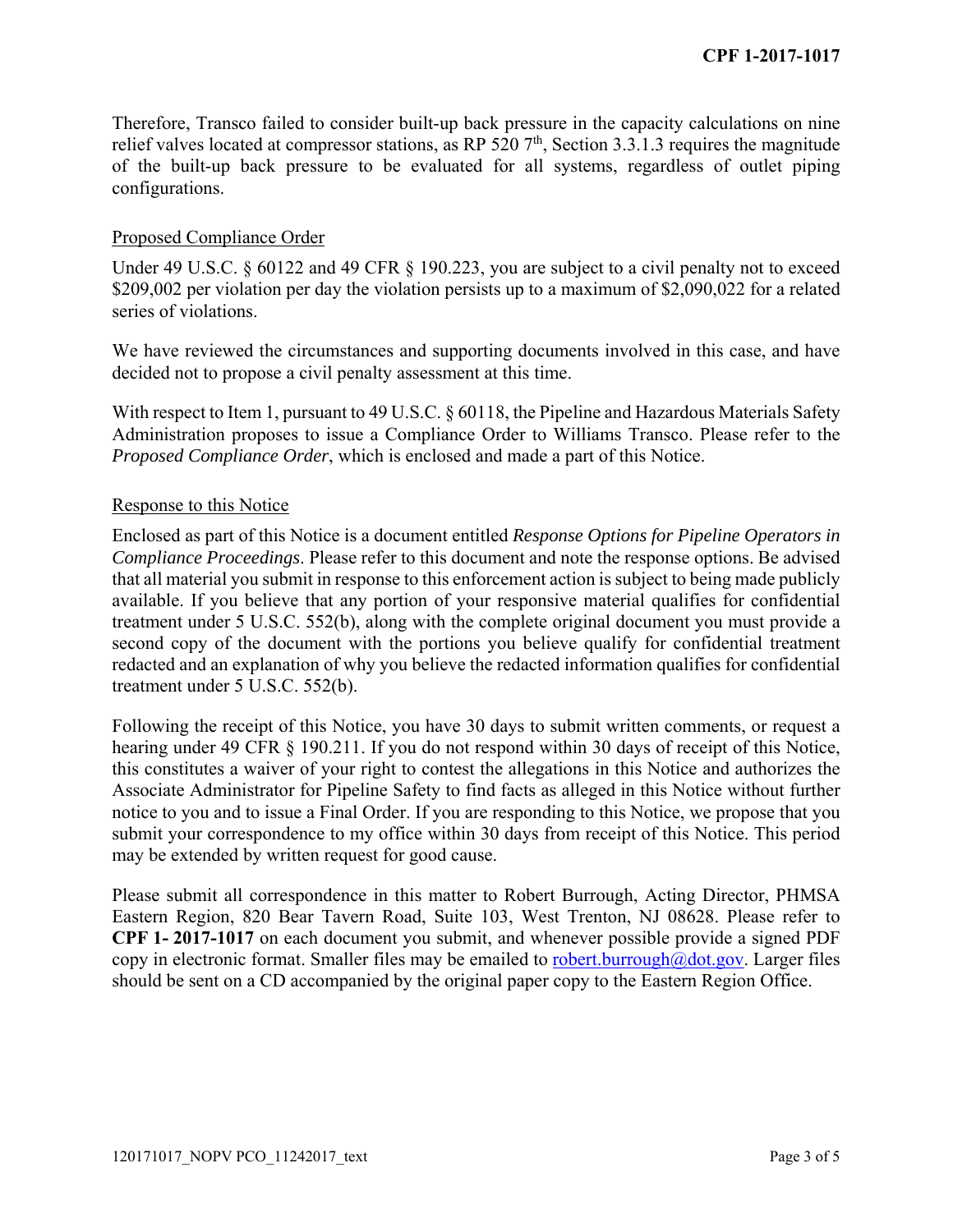Additionally, if you choose to respond to this (or any other case), please ensure that any response letter pertains solely to one CPF case number.

Sincerely,

Robert Burrough Acting Director, Eastern Region Pipeline and Hazardous Materials Safety Administration

Enclosures: *Proposed Compliance Order Response Options for Pipeline Operators in Compliance Proceedings*